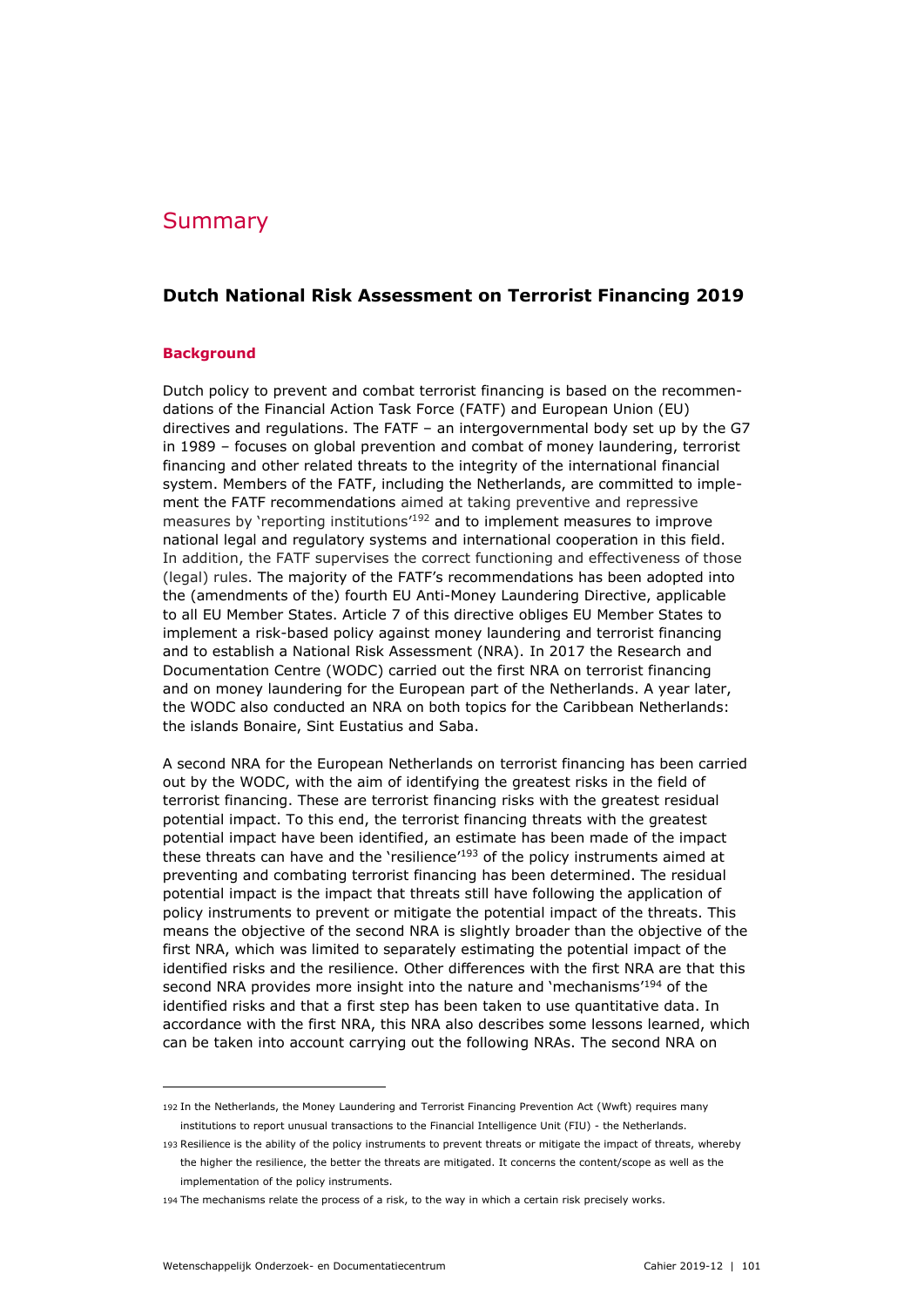money laundering (for the European part of the Netherlands) has been conducted by the WODC at the same time as this NRA.

#### **What is terrorist financing?**

Article 421 of the Dutch Penal Code (WvSr) deals with the criminalization of financing terrorism. It states that a person commits a criminal offense when he provides financial support to committing a terrorist offense or a crime in preparation or facilitation of a terrorist offense. The article refers to other articles of the WvSr in which these different types of (terrorist) crimes are explained in more detail.

Terrorist financing may involve financing terrorist activities in the Netherlands (whether or not from abroad), but also financing terrorist activities abroad from the Netherlands. The financial resources used for terrorist financing can have criminal as well as legal origins.

In the previous NRA of 2017, it was reported that six cases of a criminal conviction in the field of terrorist financing were registered in the Netherlands. This number has since risen to twelve convictions. Almost all convictions involve providing financial support to friends or family members who have traveled to jihadist conflict zones ('uitreizigers'). In addition, approximately 35 terrorist financing investigations which include 50 suspects are currently being carried out. Most of these investigations also concern the financing of friends or family members who have traveled to conflict zones (foreign terrorist fighters).

#### **Research methodology**

As in the first Dutch NRA on terrorist financing of 2017, the applied research approach is structured on the basis of the ISO 31000 framework for risk management. In short, the research methodology used comes involves the following:

- A context analysis has been conducted in which the specific, relatively fixed characteristics of the Netherlands that may influence the prevalence of terrorist financing are outlined. A literature study was carried out for this context analysis.
- A literature study was also carried out for an inventory of threats in the field of terrorist financing. The so-called FANO survey was then carried out, in which expert organizations<sup>195</sup> were asked to indicate on a sent long list of terrorist financing threats whether they are aware of facts/cases of the threats and to what extent they consider the prevalence of the threats plausible or not, based on the information available at their organization.
- In a first expert meeting, experts subsequently identified the terrorist financing threats with the greatest potential impact. In the phase after this first expert meeting in-depth interviews with experts were held, which focused on the nature and mechanisms of the identified largest terrorist financing threats. In a second expert meeting, experts assessed the potential impact of the further specified twelve largest terrorist financing threats using a Multi Criteria Analysis.

ł

<sup>195</sup> Expert organizations concern the following types of organizations: supervisory authorities under the Money Laundering and Terrorist Financing Prevention Act (Wwft); government agencies or government-affiliated organizations that play a role in the prevention and/or combating of terrorist financing; and private entities under Wwft supervision and sector/umbrella organizations of those private entities.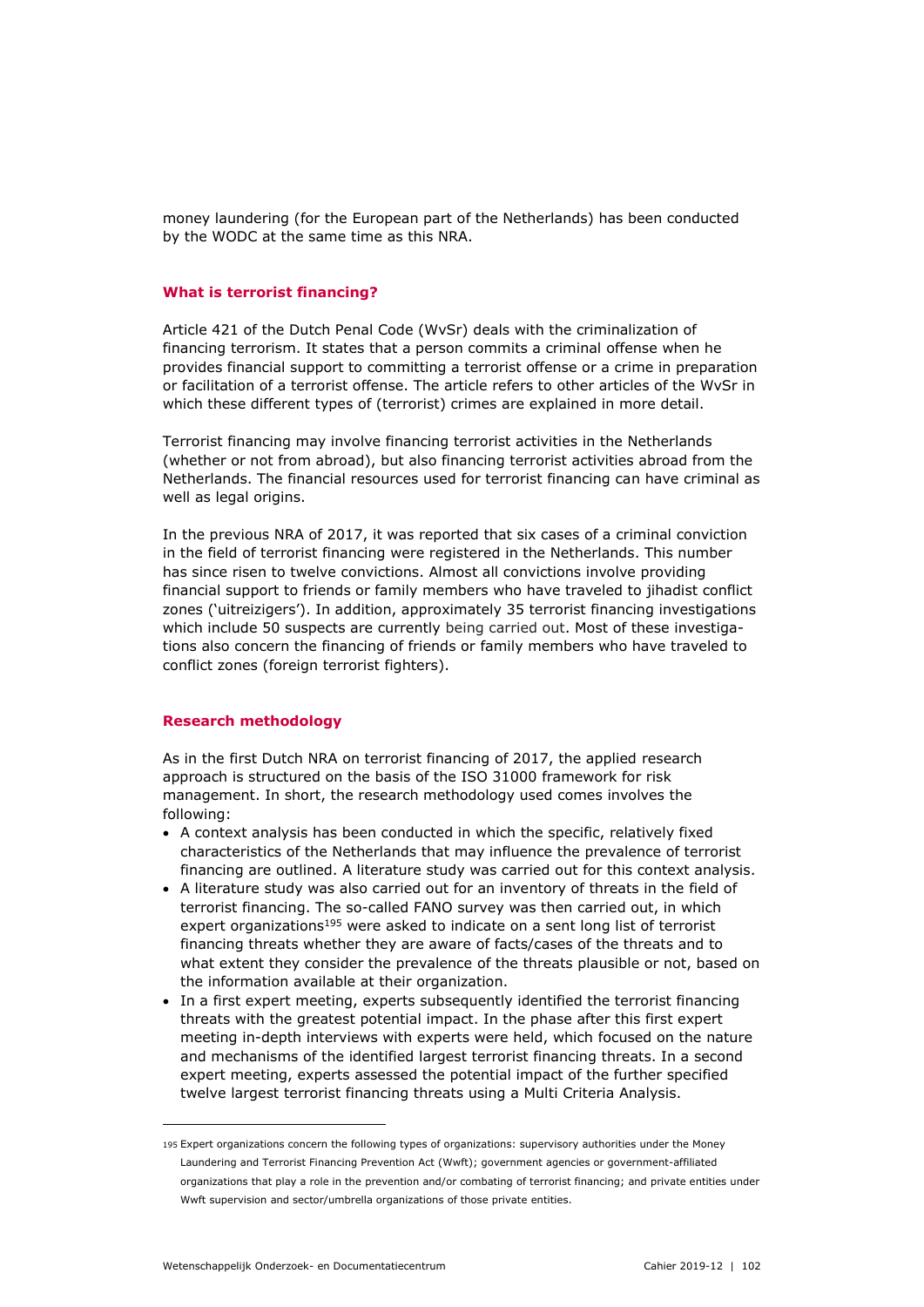- In a third expert meeting, experts assessed the resilience of the available policy instruments to prevent and repress the twelve largest terrorist financing threats. Prior to the third expert meeting, a survey among experts provided insight into the policy instruments available for the prevention and combating of terrorist financing.
- By balancing the estimated potential impact of the largest terrorist financing threats against the estimated resilience, insight has been obtained into the largest terrorist financing risks in the Netherlands, ranked by their residual potential impact.
- In the final phase of the study, validating interviews with seven key experts were conducted with the main aim of examining to what extent they recognize the ranking of the identified terrorist financing risks and how these risks can be further mitigated.
- In addition to the above mainly qualitative research methods, in collaboration with Justis, the screening authority of the Ministry of Justice and Security, a limited quantitative data analysis was carried out for one of the terrorist financing risks.

A lesson learned in the first NRA was that the second NRA (and subsequent NRAs) should focus more on substantiating and providing in-depth insight in the largest terrorist financing threats identified by experts. In the NRA that has now been carried out, more attention has been paid to this in various ways: by setting up the FANO survey, a larger number of expert meetings (three instead of two) with more time for a plenary discussion on terrorist financing threats, a large number of indepth interviews with experts, including case descriptions in the report and conducting a survey among experts on the policy instruments for the prevention and combating of terrorist financing.

Another lesson learned from the first NRA on terrorist financing is that a quantitative data analysis should be conducted in the second NRA. The intention was, as a first step, to conduct a quantitative data analysis in the NRA for the risk 'acquisition and/or financing via foundations or other legal structures (charitable, religious, educational) in the Netherlands'. To this end, cooperation was initially sought with iCOV (Information Exchange on Criminal and Unexplainable Wealth), which has access to a large number of data sources.<sup>196</sup> Unfortunately, the necessary declarations of consent from the various data source holders were not completed within the time frame of the study. When this became clear, contact was made with Justis and a quantitative data analysis was carried out via Justis for this risk based on data from the Commercial Register of the Chamber of Commerce, which was assumed in advance to contribute to a further explanation of the risk. The analysis carried out demonstrated that on the basis of such a data analysis without linkage to other data sources, such as data on suspicious declared transactions by the Financial Intelligence Unit – the Netherlands and other criminal or fiscal information, no direct relationship with terrorist financing can be determined. The analyses only provide limited insight into a number of 'unusual situations'.

If including additional data sources in a subsequent NRA will be possible, it is unlikely that this analysis will provide insight into the prevalence of the terrorist

ł

<sup>196</sup> Via iCOV data from, among others, the Tax and Customs Administration, the National Police, the Public Prosecution Service, the Dutch Fiscal Intelligence and Investigation Service, the National Police Internal Investigations Department, FIU – the Netherlands, the Chamber of Commerce, the Netherlands' Cadastre, Land Registry and Mapping Agency and Dutch Central Bank can be accessed.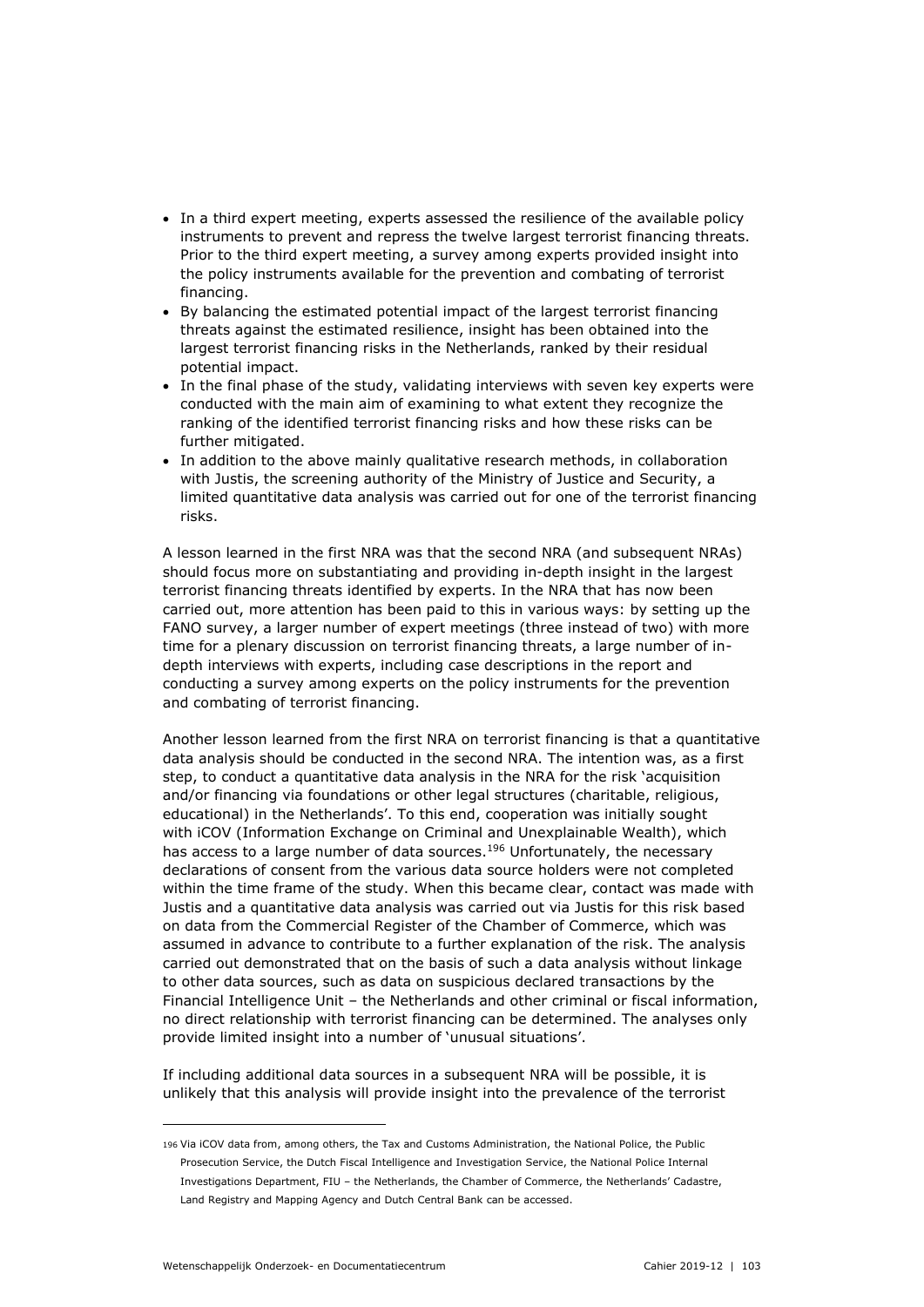financing risk in question. After all, a direct relationship with terrorist financing cannot be determined without further criminal investigation. Another complicating factor in implementing a more data-based NRA is the wide variety in the nature of the terrorist financing risks and the required data sources. The NRA is an overall analysis of all risks. The different data sources must therefore be analyzed in relation to each other. This requires meeting quality requirements in terms of completeness, reliability, validity and mutual compatibility of data sources. At present there is insufficient knowledge to what extent this can be met. It is recommended to carry out a separate exploratory study in order to examine how in a subsequent NRA the separately available relevant data sources can be made compatible and suitable and can become available for a meaningful data analysis.

#### **What makes the Netherlands vulnerable to terrorist financing?**

The General Intelligence and Security Service of the Netherlands (AIVD), the National Coordinator for Security and Counterterrorism (NCTV) and the experts consulted for the NRA agreed in their opinion that the terrorist threat for the Netherlands mainly is jihadist. As a consequence, this NRA focuses on jihadist terrorist threats. The major terrorist financing threats identified in this NRA therefore relate to the financing of jihadist terrorism.

For this second NRA, a context analysis has been carried out that examines the characteristics of the Netherlands that may relate to the prevalence of terrorist financing in our country. The geographical, demographic, religious, socio-cultural, economic and criminological characteristics of the Netherlands were examined. A direct relationship between these characteristics and the prevalence of jihadist terrorism and its financing cannot be established; this requires an in-depth study for each individual characteristic. This NRA does describe a number of characteristics of the Netherlands that *possibly* relate to jihadist terrorism and the methods of financing of this form of terrorism.

Jihadists support an extreme ideology that calls for a 'holy war' against 'non believers' and claim Islam to violently impose their beliefs and way of life on others. In this context, it has been noted about religious characteristics of the Netherlands that more than half of the population is affiliated with a particular ecclesiastical denomination and that only five percent of the Dutch sees themselves as a Muslim. According to the AIVD, the jihadist movement in the Netherlands is estimated to have more than 500 supporters and several thousand sympathizers. Although an unambiguous profile of jihadists or the 'uitreizigers' (foreign terrorist fighters) who traveled to conflict zones in Syria, Iraq or other countries cannot be made according to the intelligence service, relatively many Dutch jihadists are of Moroccan descent. The majority of Dutch 'uitreizigers' are also of Moroccan descent. The demographic characteristics of the Netherlands show that Moroccans are one of the largest migrant groups in the Netherlands.

A characteristic that may be related to the prevalence of jihadist terrorism in the Netherlands is the involvement of the Dutch armed forces in military peace missions, including in Iraq, Afghanistan, Bahrain, Libya and Mali. The fact that there are parties active in the Dutch political system that are explicitly anti-Islam and anti-immigration may also play a role in the prevalence of jihadist terrorism in the Netherlands.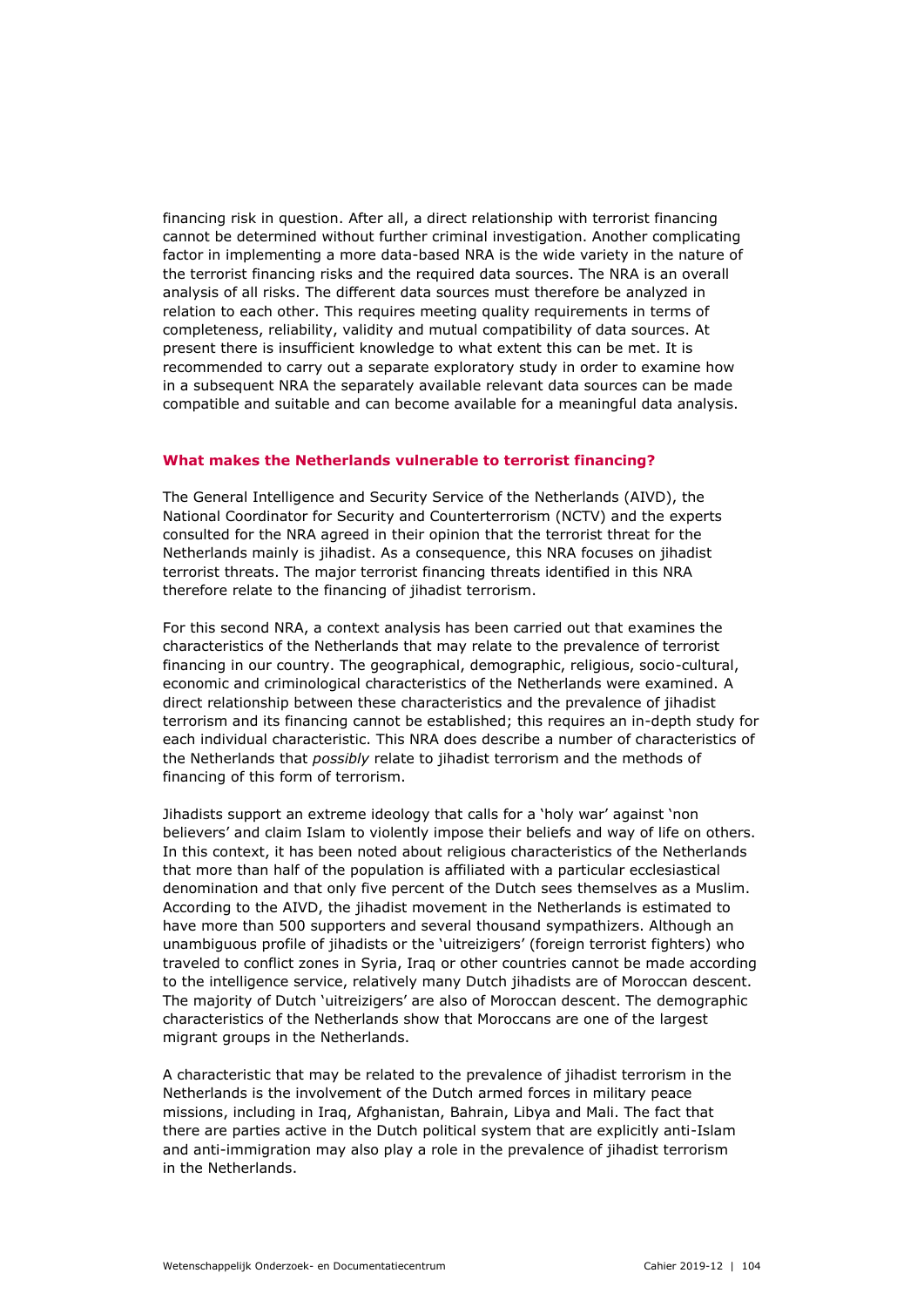Finally, a link can be made between some of the economic characteristics of the Netherlands and the methods of terrorist financing used. Money transactions can take place by physical movement of cash or by cashless transfers via licensed banks or (un)licensed payment service providers. Terrorism can also be financed by exports of goods, for example via Amsterdam Airport Schiphol or the port of Rotterdam.

## **Terrorist financing threats with the greatest potential impact**

The twelve terrorist financing threats with  $-$  according to terrorist financing experts – the greatest potential impact are shown categorized in table S1. The level of the potential impact of the threats has been determined by means of an MCA. Experts used the following six criteria to make quantitative estimates that ultimately determined the level of the potential impact: 'prevalence of terrorist activities in the Netherlands', 'prevalence of terrorist activities abroad', reduction of subjective security', 'undermining of authority', 'encroachment of the financial sector' and 'infringement of the image of the Netherlands abroad'. The terrorist financing threat that experts say has the greatest potential impact is 'acquisition and/or financing via foundations or other legal structures (charitable, religious, educational) in the Netherlands'. 'Acquisition of and/or financing with funds obtained from own company' has the lowest potential impact. Most terrorist financing threats have a potential impact with an impact level of 46 to 55 on a scale of 0 to 100.

| <b>Threats</b>                                                                              | <b>Potential impact level</b><br>(scale from 0-100) |
|---------------------------------------------------------------------------------------------|-----------------------------------------------------|
| Acquisition and/or financing via foundations or other legal entities (charitable,           |                                                     |
| religious, educational) in the Netherlands                                                  |                                                     |
| Acquisition and or financing with funds obtained through fraud (horizontal and<br>vertical) | 56 to 65                                            |
| Acquisition and/or financing via foundations or other legal entities (charitable,           |                                                     |
| religious, educational) abroad                                                              |                                                     |
| Relocation via underground banking including unlicensed payment service providers           |                                                     |
| Acquisition and/or financing with legally obtained own resources                            |                                                     |
| Movement (physical) of cash                                                                 |                                                     |
| Acquisition and/or financing with gifts or loans from private persons including             |                                                     |
| family/friends                                                                              | 46 to 55                                            |
| Acquisition of and/or financing with funds obtained through 'charities' without a           |                                                     |
| legal form                                                                                  |                                                     |
| Movement via fictitious or non-fictitious flows of goods                                    |                                                     |
| Acquisition and/or financing via online platforms/payment service providers                 |                                                     |
| Acquisition, movement and/or financing with crypto currencies                               | 30 to 45                                            |
| Acquisition of and/or financing with funds obtained from own company                        |                                                     |

#### **Table S1 The 12 largest terrorist financing threats**

Terrorist organizations have a wide diversity, ranging from large and complex, such as ISIS, Al-Qaida and Boko Haram, to small decentralized groups with a flat organization. In addition, individuals, so-called lone actors, can commit terrorist acts without being formally associated with a terrorist network. The diversity in the manner/degree of organization and the resulting complexity of the organization influences the amount of the terrorist financing required.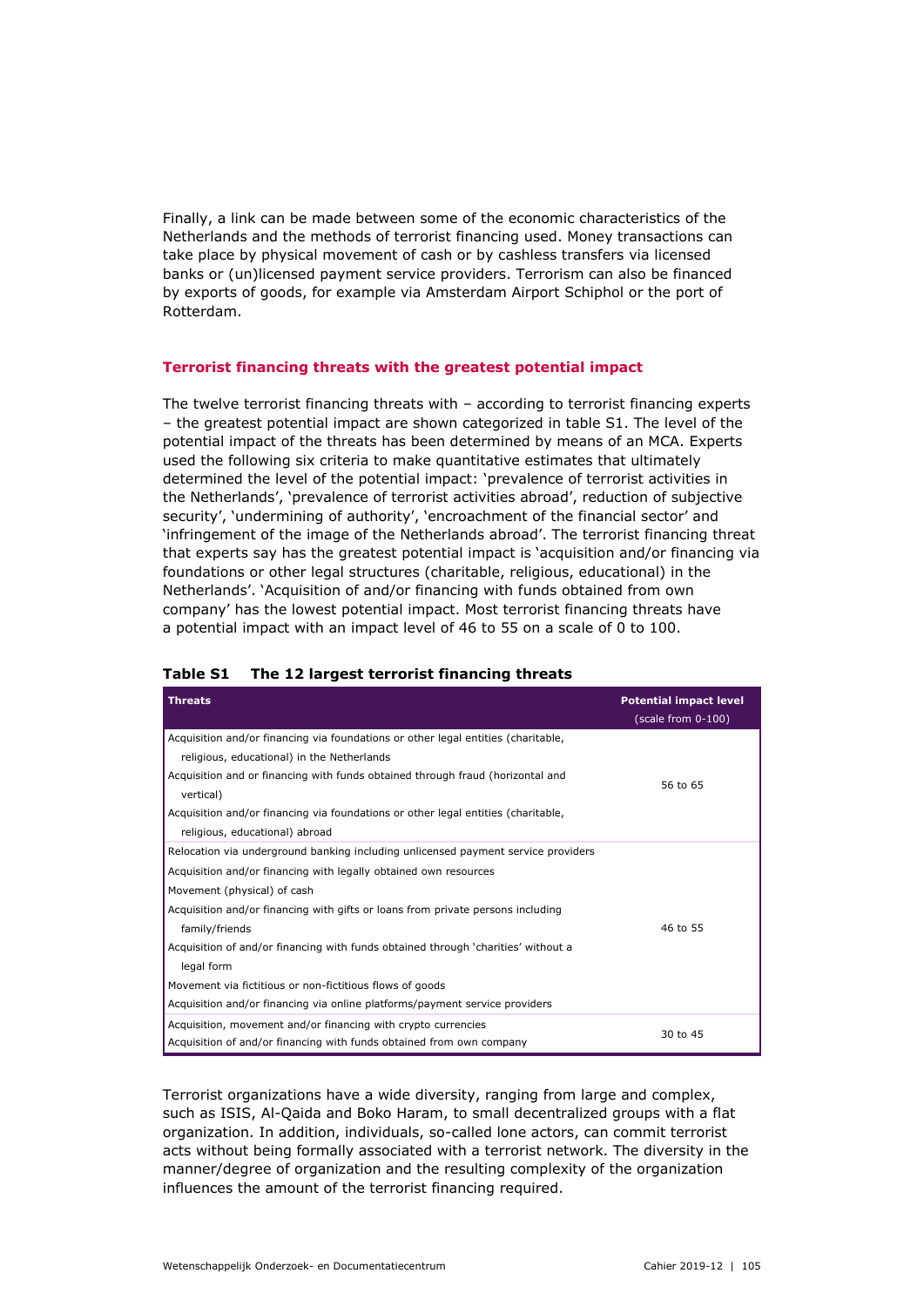The amount of financial resources used to finance terrorism may, in principle, affect the degree of complexity of the methods of acquiring and spending the financial resources. Terrorist financing methods can include financial resources obtained through criminal activities such as fraud. However, most of the identified terrorist financing threats with the greatest potential impact may also involve legally obtained financial resources. The use of own, legally obtained financial resources to commit terrorist activities in Europe seems to have increased in recent years.

Terrorist financing methods often contain an element of 'acquiring' (methods of acquiring funds) as well as an element of 'financing' (methods of getting the acquired funds to its destination). Finally, the methods can also contain an element of 'concealment' in order to reduce the chance of being caught. In practice, various methods can be used in combination to acquire funds intended for terrorist financing and/or to finance terrorism.

Although the major terrorist financing threats identified in this NRA relate to the financing of jihadist terrorism, it cannot be excluded that other forms of terrorism, for example from right-wing extremists, will become more prevalent in the coming years. This may also involve other types of threats to the financing of those forms of terrorism.

## **Resilience of policy instruments**

The available policy instruments for the prevention and combating of terrorist financing include all relevant instruments arising from international and national laws and regulations, municipal ordinances and regulations, sectoral and sector-

| <b>International laws and</b><br>regulations | <b>National laws and regulations</b> | <b>Other policy instruments</b>     |
|----------------------------------------------|--------------------------------------|-------------------------------------|
| FATF-recommendations                         | Money Laundering and Terrorist       | National partnerships               |
| EU Anti-Money Laundering Directive           | Financing Prevention Act             | International partnerships          |
| United Nations Security Council              | Sanctions Act 1977                   | Sectoral and sector-oriented        |
| Resolutions 1267 and 1373                    | Terrorism Sanctions Scheme 2007-II   | regulations and terms and           |
| EU Regulation on Controls of Cash            | Dutch Penal Code                     | conditions                          |
| Wire Transfer Regulation 2                   | Code of Criminal Procedure           | Guidelines, quides and policy plans |
|                                              | Intelligence and Security Services   |                                     |
|                                              | Act 2017                             |                                     |
|                                              | Temporary law on administrative      |                                     |
|                                              | measures to combat terrorism         |                                     |
|                                              | Financial Supervision Act            |                                     |
|                                              | Legal Entities Supervision Act       |                                     |
|                                              | Commercial Register Act 2007         |                                     |
|                                              | Tax legislation                      |                                     |
|                                              | Social legislation                   |                                     |
|                                              | Public Administration Probity        |                                     |
|                                              | Screening Act                        |                                     |
|                                              | Economic Offences Act                |                                     |
|                                              | Right to report Tax and Customs      |                                     |
|                                              | Administration 2003                  |                                     |

|  | Table S2 Policy instruments prevention and combat of terrorist financing |  |  |  |
|--|--------------------------------------------------------------------------|--|--|--|
|--|--------------------------------------------------------------------------|--|--|--|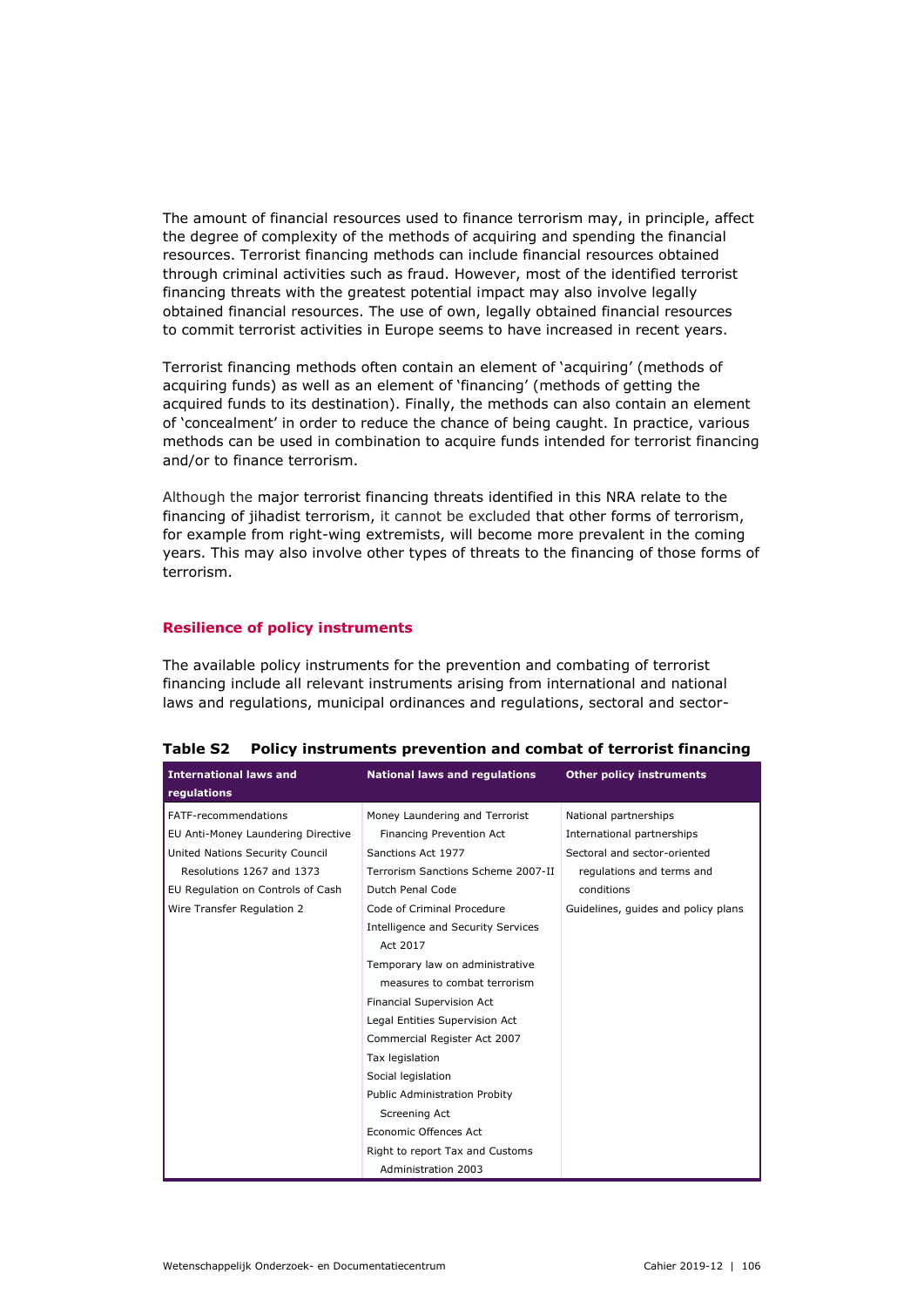oriented regulations, and regulations at organizational level. However, in this NRA the term 'policy instrument' is interpreted more broadly than just laws and regulations. According to experts, guidelines, guidances and policy plans of organizations that play a role in the prevention and/or combat of terrorist financing can also be seen as policy instruments. Partnerships between organizations with a role in the prevention and/or combat of terrorist financing are also seen by experts as a policy instrument. Table S2 provides an overview of the policy instruments to prevent and combat terrorist financing that were available in 2019.

Terrorist financing experts have estimated the mitigating effect of the total package of existing policy instruments on the potential impact of the twelve largest terrorist financing threats. In their assessment of the resilience of the policy instruments, experts took into account the policy instruments that existed at that time. This means that in their assessment they have not taken into account laws and regulations and other policy instruments that have been or will be introduced since the start of 2020. The results of the expert meeting are shown categorized in table S3.

Regarding one terrorist financing threat, resilience approaches 50%, namely 'acquisition of and/or financing with funds obtained through fraud (horizontal and vertical)'. This means that, according to experts, the mitigating effect of the total package of available policy instruments is relatively great with this terrorist financing threat. This score means that almost 50% of the estimated potential impact of this threat is counteracted. For most other terrorist financing threats, the resilience amounts between 31% and 40%. Regarding one threat, the available policy instruments are not very resilient, namely 'acquisition of and/or financing with legally obtained own resources'. The experts estimate the resilience of this threat to be less than 20%.

| Table S3 | Resilience total package of policy instruments per terrorist |
|----------|--------------------------------------------------------------|
|          | financing threat                                             |

| <b>Threats</b>                                                                                                                                                                                                                                                                                                                                                                                                                                                                                                                                                                      | <b>Resilience level</b><br>(scale from 0-100) |
|-------------------------------------------------------------------------------------------------------------------------------------------------------------------------------------------------------------------------------------------------------------------------------------------------------------------------------------------------------------------------------------------------------------------------------------------------------------------------------------------------------------------------------------------------------------------------------------|-----------------------------------------------|
| Acquisition and or financing with funds obtained through fraud (horizontal and vertical)                                                                                                                                                                                                                                                                                                                                                                                                                                                                                            | 41 to 50                                      |
| Acquisition and/or financing via online platforms/payment service providers<br>Acquisition of and/or financing with funds obtained from own company<br>Movement (physical) of cash<br>Acquisition and/or financing with gifts or loans from private persons including family/friends<br>Movement via fictitious or non-fictitious flows of goods<br>Acquisition and/or financing via foundations or other legal entities (charitable, religious,<br>educational) in the Netherlands<br>Acquisition of and/or financing with funds obtained through 'charities' without a legal form | 31 to 40                                      |
| Relocation via underground banking incl. unlicensed payment service providers<br>Acquisition and/or financing via foundations or other legal entities (charitable, religious,<br>educational) abroad<br>Acquisition, movement and/or financing with crypto currencies                                                                                                                                                                                                                                                                                                               | 21 to 30                                      |
| Acquisition and/or financing with legally obtained own resources                                                                                                                                                                                                                                                                                                                                                                                                                                                                                                                    | 11 to 20                                      |

Although the available instruments have a clearly mitigating effect on the twelve largest terrorist financing threats that are central to this NRA, these threats can still have a greater or lesser impact. The extent to which the so-called AIU principle, already introduced in the first NRA, applies to terrorist financing threats, affects the resilience of the policy instruments. A few terrorist financing methods have one or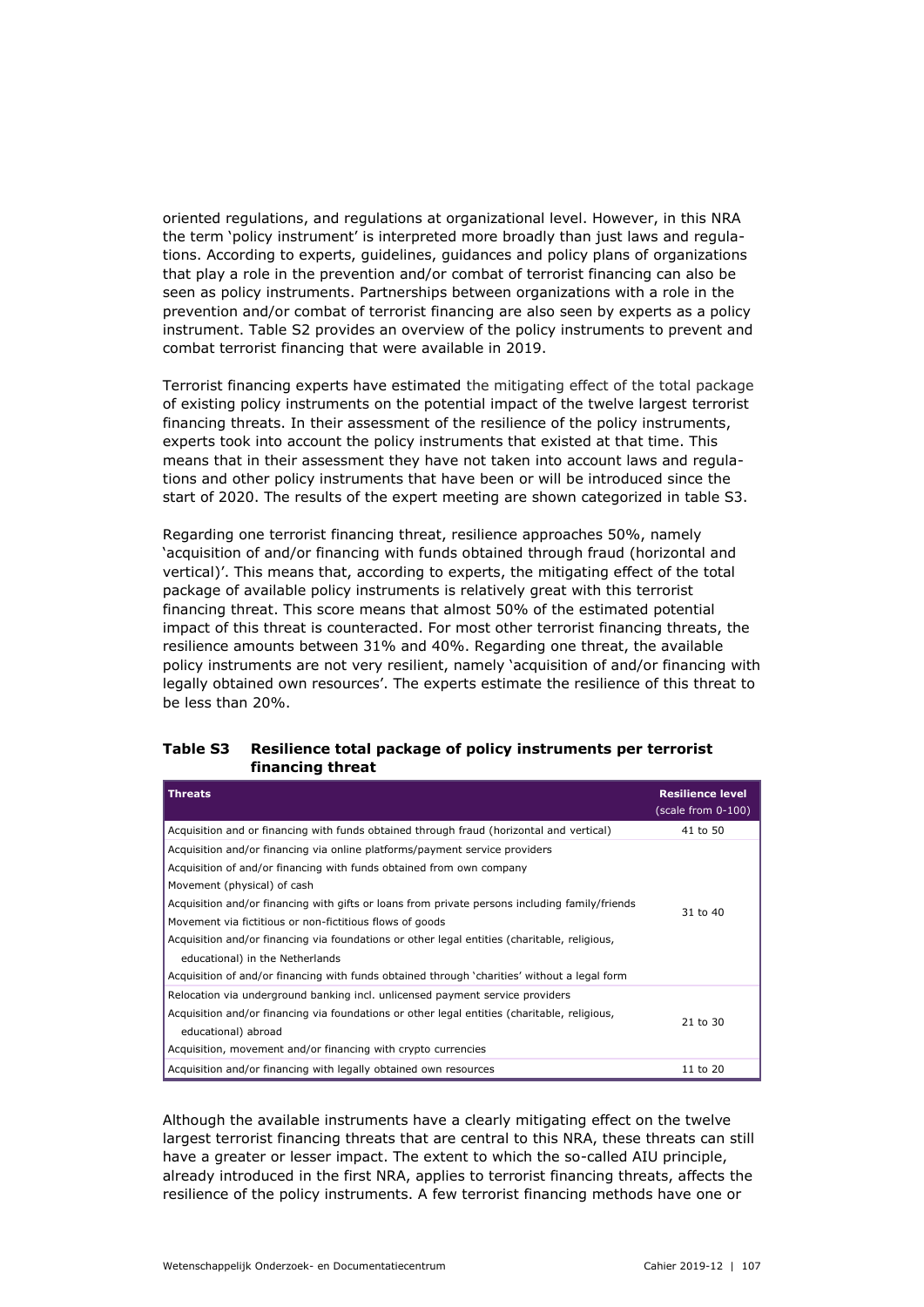more of the following three components: Anonymity (the method conceals the identity of the person who finances terrorism), International (the method has an international character and is used via or from abroad) and Unregulated (the method relates to or is used in an unregulated sector). The more the AIU elements apply to terrorist financing threats, the lower the resilience of the policy instruments for the prevention and combating of the threats. With such threats the chance of being caught for the person who finances terrorism is therefore relatively low.

Effective prevention and combating of the terrorist financing threats with a strong international component requires close cooperation and exchange of information at international level between supervisory, investigative and law enforcing authorities. With regard to the terrorist financing threats at (financial) institutions and service providers that operate without a license, for example underground banking, the available policy instruments, according to the experts, are limited in both scope and implementation to effectively counter the risks. Finally, relatively low resilience is found for methods that increase the anonymity of transactions, such as terrorist financing through crypto currencies, underground banking and the physical movement of cash.

The second NRA on terrorist financing has made it clear that the prevention and combat of terrorist financing in the Netherlands has a very large focus on financing jihadist terrorism. In view of the current terrorist threat that, according to the AIVD and NCTV, is mainly expected from the jihadist angle, this is also adequate. However, a possible consequence of this is that knowledge of financing other forms of terrorism currently appears to be very limited.

In view of the possible prevalence of non-jihadist terrorist activities – in recent years, including in Europe, there have been several attacks from right-wing extremists – it seems to make sense that expert organizations start to gain knowledge about the financing of other forms of terrorism. Examples include the way in which right-wing extremist or left-wing extremist organizations finance their ideologies or what can be learned from the financing of right-wing extremist attacks abroad.

## **Table S4 Residual Potential Impact (RPI) of the 12 largest terrorist financing risks**

| <b>Risks</b>                                                                                   | <b>Residual Potential</b><br>Impact |
|------------------------------------------------------------------------------------------------|-------------------------------------|
|                                                                                                | (scale from 0-100)                  |
| Acquisition and/or financing via foundations or other legal entities (charitable, religious,   |                                     |
| educational) in the Netherlands                                                                |                                     |
| Acquisition and/or financing via foundations or other legal entities (charitable, religious,   | 41 to 50                            |
| educational) abroad                                                                            |                                     |
| Acquisition and/or financing with legally obtained own resources                               |                                     |
| Relocation via underground banking incl. unlicensed payment service providers                  |                                     |
| Acquisition of and/or financing with funds obtained through 'charities' without a legal form   |                                     |
| Acquisition, movement and/or financing with crypto currencies                                  |                                     |
| Movement via fictitious or non-fictitious flows of goods                                       |                                     |
| Movement (physical) of cash                                                                    | 31 to 40                            |
| Acquisition and/or financing with gifts or loans from private persons including family/friends |                                     |
| Acquisition and or financing with funds obtained through fraud (horizontal and vertical)       |                                     |
| Acquisition and/or financing via online platforms/payment service providers                    |                                     |
| Acquisition of and/or financing with funds obtained from own company                           | 21 to 30                            |